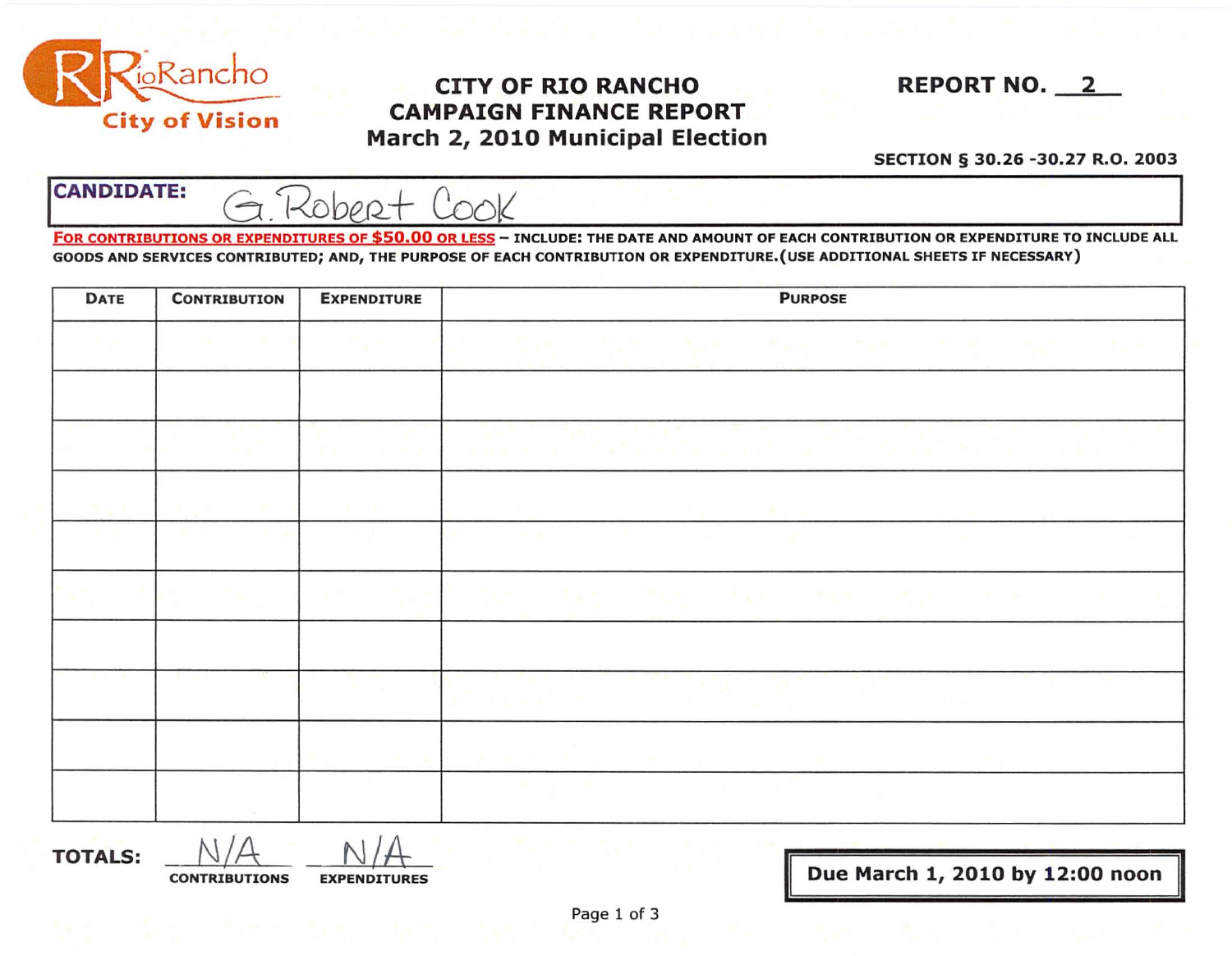

## **Polity OF RIO RANCHO REPORT NO.** 2<br> **City of Vision** May be a 2010 Municipal Floation **City of Vision CAMPAIGN REPORT March 2, 2010 Municipal Election**

FOR CONTRIBUTIONS OR EXPENDITURES OF MORE THAN \$50.00 (CUMULATIVE) INCLUDE: THE NAME AND ADDRESS OF THE PERSON OR ENTITY FROM WHOM ANY CUMULATIVE CONTRIBUTION OR EXPENDITURE OF MORE THAN \$50.00 WAS RECEIVED OR MADE; THE DATE AND AMOUNT OF EACH CONTRIBUTION OR EXPENDITURE TO INCLUDE ALL GOOOS AND SERVICES CONTRIBUTED; AND, THE PURPOSE OF EACH CONTRIBUTION OR EXPENDITURE.(USE ADDITIONAL SHEETS IF NECESSARY)

| <b>DATE</b>      | <b>CONTRIBUTION</b> | <b>EXPENDITURE</b> | <b>NAME/ADDRESS</b>                   | <b>PURPOSE</b>                           |
|------------------|---------------------|--------------------|---------------------------------------|------------------------------------------|
|                  |                     | 181.78             | Kio Rancho Printing<br>Rio Rancho, nm | Door Hangers<br>Purchased Business cards |
|                  |                     |                    |                                       |                                          |
| $\boldsymbol{2}$ |                     | 152                | Rio Rancho Observer<br>is Rancho, nm  | Political advertisement                  |
|                  |                     |                    |                                       |                                          |
|                  |                     |                    |                                       |                                          |
|                  |                     |                    |                                       |                                          |
|                  |                     |                    |                                       |                                          |
|                  |                     |                    |                                       |                                          |
|                  |                     |                    |                                       |                                          |
|                  |                     |                    |                                       |                                          |

**TOTAL** 335,q5

**CONTRIBUTION** EXPENDITURES *EXPENDITURES* 

**II**